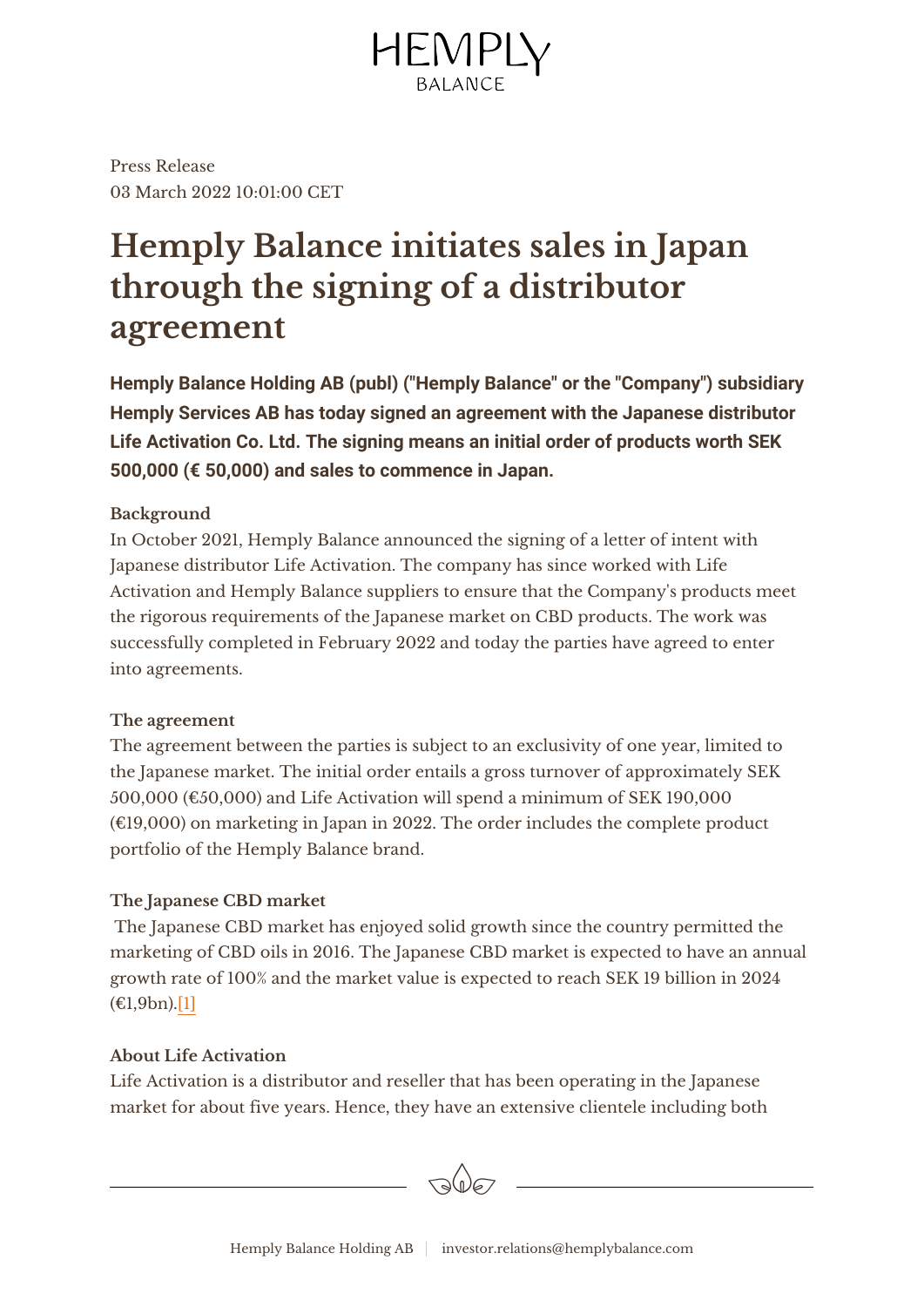

retailers and consumers. Life Activation has a long and successful experience of working with Scandinavian brands and also experience of representing other CBD brands.

#### **Comments**

We are very proud to announce the distributor agreement with Life Activation in the Japanese market. The sales launch will commence shortly, as we have just received the first order. The Life Activation company has a great and experienced team ensuring us a solid partner as the CBD market in Japan is blossoming," says Jonas Lenne, CEO Hemply Balance.

#### **For further information, please contact:**

Jonas Lenne CEO. Email: [investor.relations@hemplybalance.com](mailto:investor.relations@hemplybalance.com)

Pingis Berg-Hadenius Chair Email: [hadenius@economista.se](mailto:hadenius@economista.se)

#### **About Hemply Balance Holding**

Hemply Balance Holding AB (publ) is an e-commerce-focused health supplement company that sells safe and high-quality products in three categories: cosmetics, dietary supplements, and supplements for pets. The focus is mainly on CBD supplements and adaptogens. We add what we call "*The missing ingredient*" to our customers. The business model is focused on the companies' e-commerce with elements of strategic retailers for brand building. The company owns two brands, Hemp Juice and Hemply Balance. The former was acquired in the first quarter of 2022 and the Group's goal is to continue with further acquisitions.

Augment Partners AB, tel. +46 8 604 22 55, e-mail: info@augment.se is the Company's Mentor.

For more information, see the Hemply Balance website [www.hemplybalance.com](http://www.hemplybalance.com)